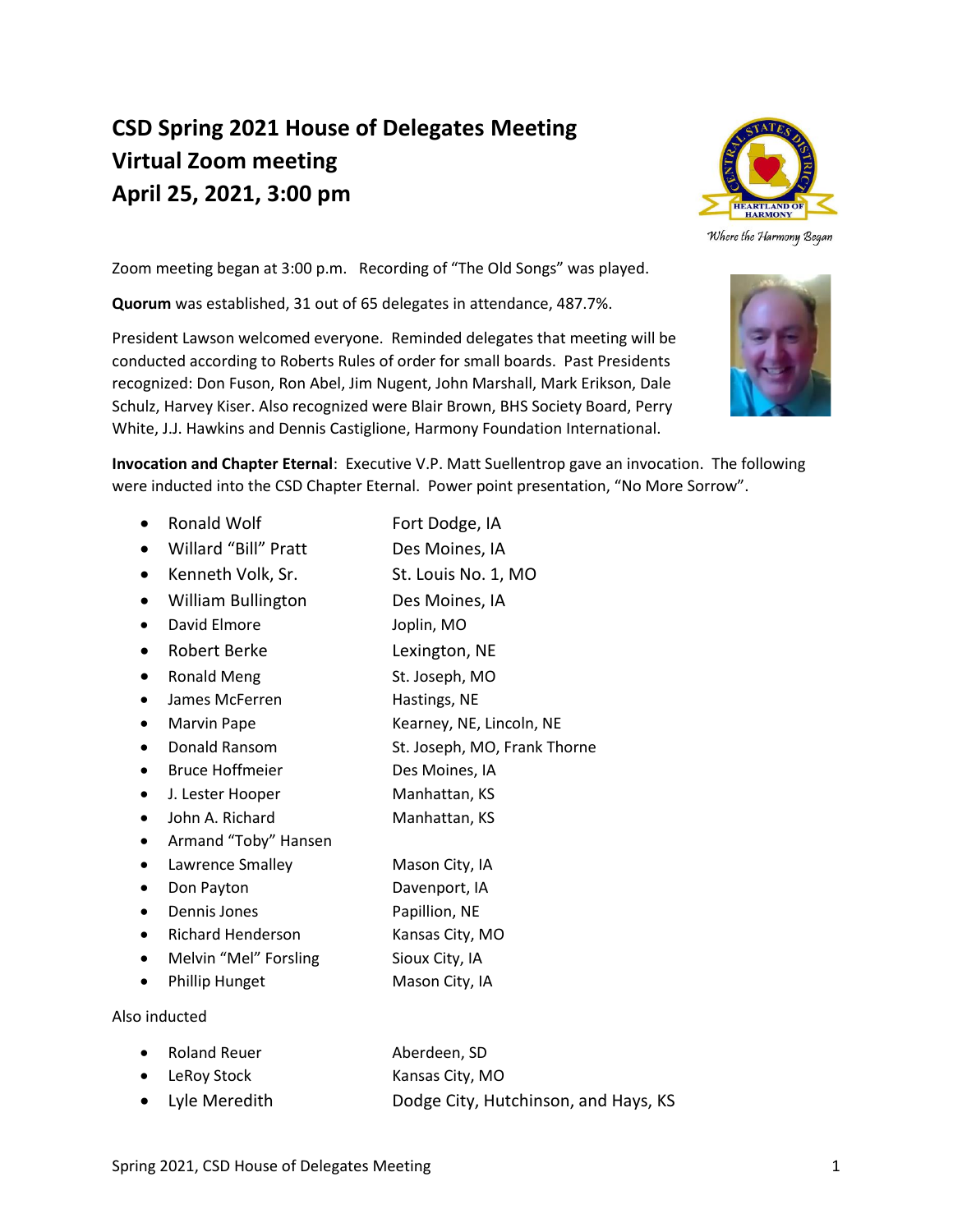- **Dale Martin Hutchinson, KS**
- Boyd Sodemann Ottumwa, IA
- Rogers Rohr St. Louis No. 1, MO
- 
- Charles Wadsley CSD Frank Thorne
- Robert Jack Mehaffey St. Joseph, MO
- **Part Bastin Fort Dodge, IA** 
	-



Members of the District Board and Program Administration Team were introduced: Chad Schuetz, Immediate Past President; Duane Lawson, President, Don Fuson, Membership Development V.P.; Dave Stephenson, South Dakota V.P., Larry Warrick, Treasurer; Jeff Veteto, Music and Performance V.P.; Mark Fuerniss, Secretary; Matt Suellentrop, Executive V.P.; Bret Randolph, Chapter Support and Leadership Training V.P.; Leonard Kinzie, Kansas V.P.; Lyle Schwery, Iowa V.P.; Carter Combs, Contest and Judging V.P.; Michael Bass, Missouri-Arkansas V.P.; Jake Bartlett, Nebraska State V.P. (17:45)

**Treasurer's Report**. CSD Treasurer Larry Warrick reviewed the Financial Reports for the first quarter of 2021 (18:53), posted on the District web site.

• Profiit & Loss for 2020. Income from dues, \$26,730; \$5500.01 from HEP School registrations, International Prelim Contest, Leadership Academy and early registrations, Ended up at the end of the year in the black, \$17,473.11.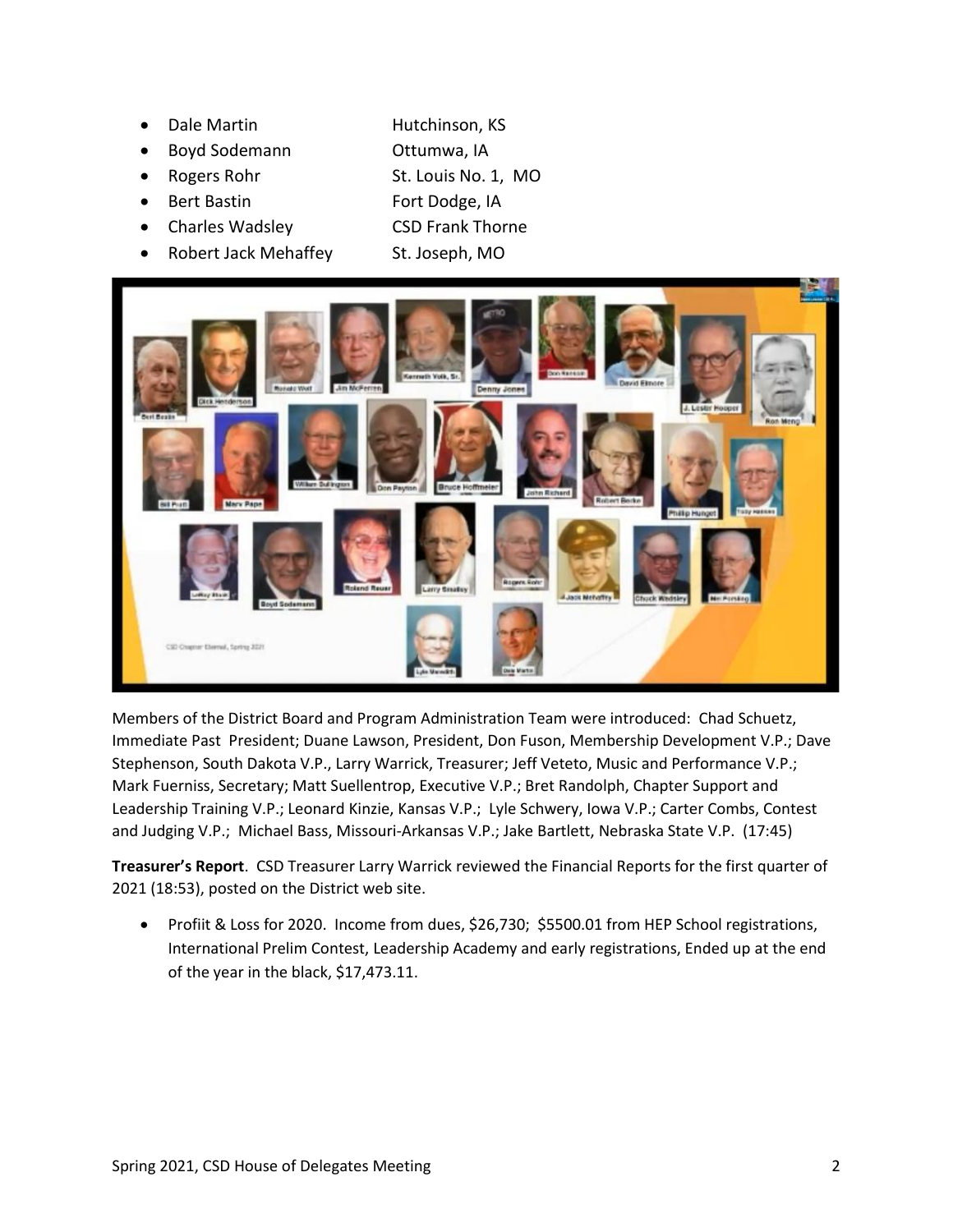- Balance Sheet as of January 1, 2021. Checking account had almost \$53,000 (\$52,900.87), State Nebraska Bank, \$100 to keep account open; Money Market \$11,818.75; Certificate of Deposit, \$21,046.79. Total Checking/Savings of \$85,866.41. Convention Advance of \$3,000. Total Current Assets of \$88,866.41. There was some discussion during the Board meeting of moving some of the money out of the checking account into a Certificate of Deposit or Money Market but the checking account makes 2% interest whereas Money Market account has a 0.02% interest.
	- Warrick will leave the money in the checking account until he finds a better place for it.
- Budget, as approved last fall, of \$4,596.94 in the black. Will see how this works out.
- 1<sup>st</sup> Quarter vs Budget, through March 31. District dues of a little over \$5300. (\$5,312.40) Interest income of \$29.06. HEP school and Leadership Academy was held in conjunction with BHS Mid-Winter so there was no income from either HEP School and Leadership Academy. Gross income was \$5,341.46. Mostly zeros for the first quarter. Expenses of \$310 for Leadership Academy and \$59.96 for HEP School for four "rooms" we used on Zoom. Computer services and miscellaneous expenses, \$\$1,549.99. Currently we're still in the black, for the first three months of \$5,545.61. Randolph clarified that expenses for Leadership Academy were for reimbursements of some presenters from the district for registrations to attend and to present. The Financial Report was received by the Board at the Board meeting.

**Approval of Minutes and Consent Calendar**. Minutes and Consent Calendar were approved by the Board at the Board meeting on March 21 and have been posted on the District Web -site.

**2020 Barbershopper of the Year**. Jeff Veteto, 2019 BOTY recipient, announced the 2020 Barbershopper of the Year is the current Immediate Past President, **Chad Schuetz** for keeping Central States District going in 2020.

**Highlights of the PAT reports**: Executive Vice President Suellentrop stated that details of the PAT can be found on the District web site. Event V.P. Doug Brott and Contest and Judging V.P. reported on the upcoming Fall Convention/Contest planned for Lawrence, KS at the Lied Center. Plans are to have all contests this fall, both Spring and Fall contests. Events team is being pro-active setting dates and locations for future conventions. Dates to 2027 can be found on the District web-site. Reach out to Doug Brott if your chapter would like to host a convention. Virtual HEP school was held. Great coaches, great quartets, held via Zoom. Perhaps have another one prior to Fall Convention. Leadership Academy was held virtually in conjunction with BHS Mid-Winter. Great presenters from district, Society, and LOPT team. Don Fuson has been addressing kinks in the new BHS Member Center program. Reach out to Don if you have questions about Member Center.



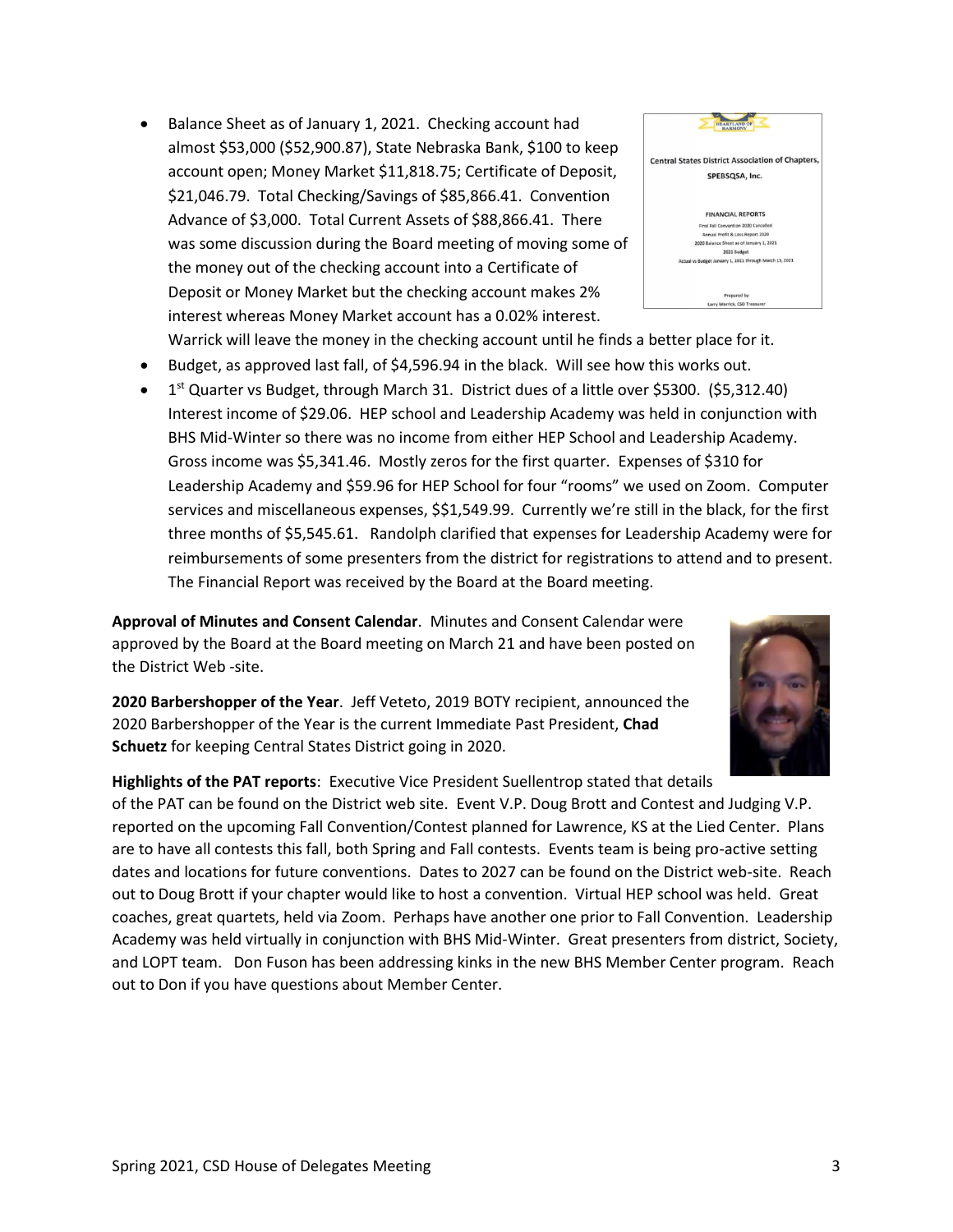**Virtual Presentation of Harmony Foundation checks**: J.J. Hawkins gave a brief explanation of the Donor's Choice program, up to 30% of your donation can be designated for a district, chapter, or harmony brigade. J.J. announced checks would be sent to chapters from donations July 1, 2020 – December 31, 2020



| <b>Central States District</b> | \$2,157.41 |                          |
|--------------------------------|------------|--------------------------|
| Grand Island, NE               | \$180      |                          |
| Cedar Rapids, IA               | \$108      |                          |
| Davenport, IA                  | \$398.11   |                          |
| Des Moines, IA                 | \$852      |                          |
| Iowa City, IA                  | \$241.50   |                          |
| Fremont, NE                    | \$522      |                          |
| Leavenworth, KS                | \$231      |                          |
| Kearney, NE                    | \$75       |                          |
| Springfield, NE                | \$45       |                          |
| St. Charles, MO                | \$632.50   |                          |
| Sioux City, IA                 | \$55.50    |                          |
| Kansas City, MO                | \$1,069.52 |                          |
| Lincoln, NE                    | \$185.50   |                          |
| Manhattan, KS                  | \$249      |                          |
| Sioux Falls, SD                | \$451.50   |                          |
| Florissant Valley, MO          | \$36       |                          |
| Papillion, NE                  | \$311.99   |                          |
| Watertown, SD                  | \$33       |                          |
| Greater Ozarks, AR             | \$105      |                          |
| Metro Kansas City, MO          | \$668.48   |                          |
| South Central Kansas, KS       | \$309.25   |                          |
| Total: District and Chapters   |            | \$8,817.26 (\$8,917.26?) |

Lawson reminded the delegates donations can also be sent to the Society, or directly to the District or a chapter.

#### **Harmony Foundation Power of Harmony Presentation**.

**Dennis Castiglione** presented a Power Point presentation regarding the Harmony Foundation International outreach program, **[Power of Harmony](https://www.harmonyfoundation.org/power-of-harmony)** for at-risk juveniles at the Cuyahoga Hills Juvenile Correction Facility in Cleveland, Ohio.

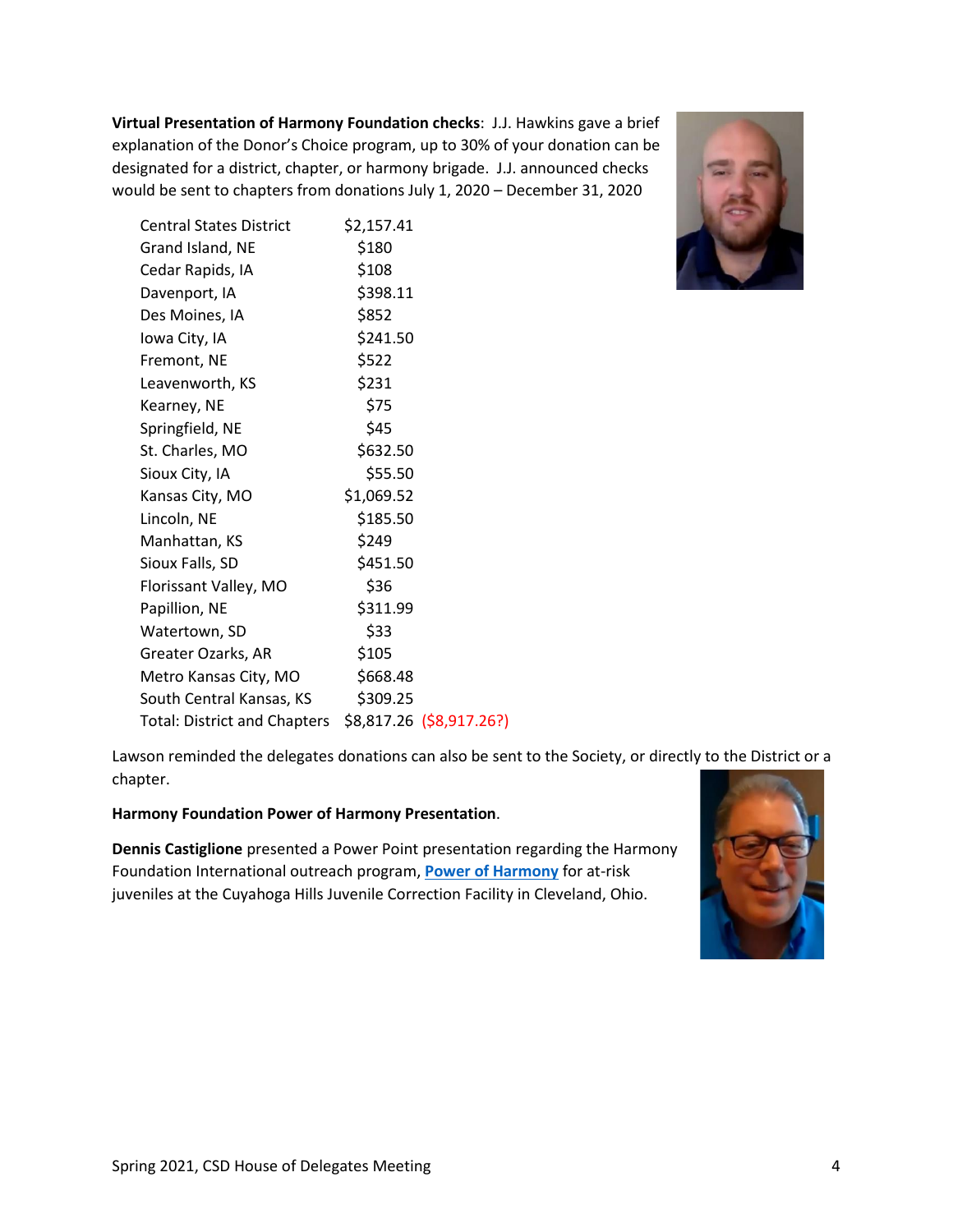

Castiglione will gladly give a presentation or visit with chapters or any groups interested in learning more about this outreach program.

[Harmony Foundation](https://www.harmonyfoundation.org/) International President & CEO Perry White said the Power in Harmony program is designed to change lives for the better and perhaps provide an organizational change to a chapter is searching for a sense of purpose. Mentorship is important in this program and mentorship is something the barbershop organization can provide. If we can change just one life, that's all the return on investment we need.

Lawson stated that we hope to enhance the convention experience for our district members with the money we received from the Donor's choice program.

#### **Member Center 2.0**

Chapter leaders should update their chapter information and enclourage their chapter members to update their profiles on the new Member Center 2.0. Membership Development V.P. **Don Fuson** that everyone "unhide" the personal information on their profile enabeling communication between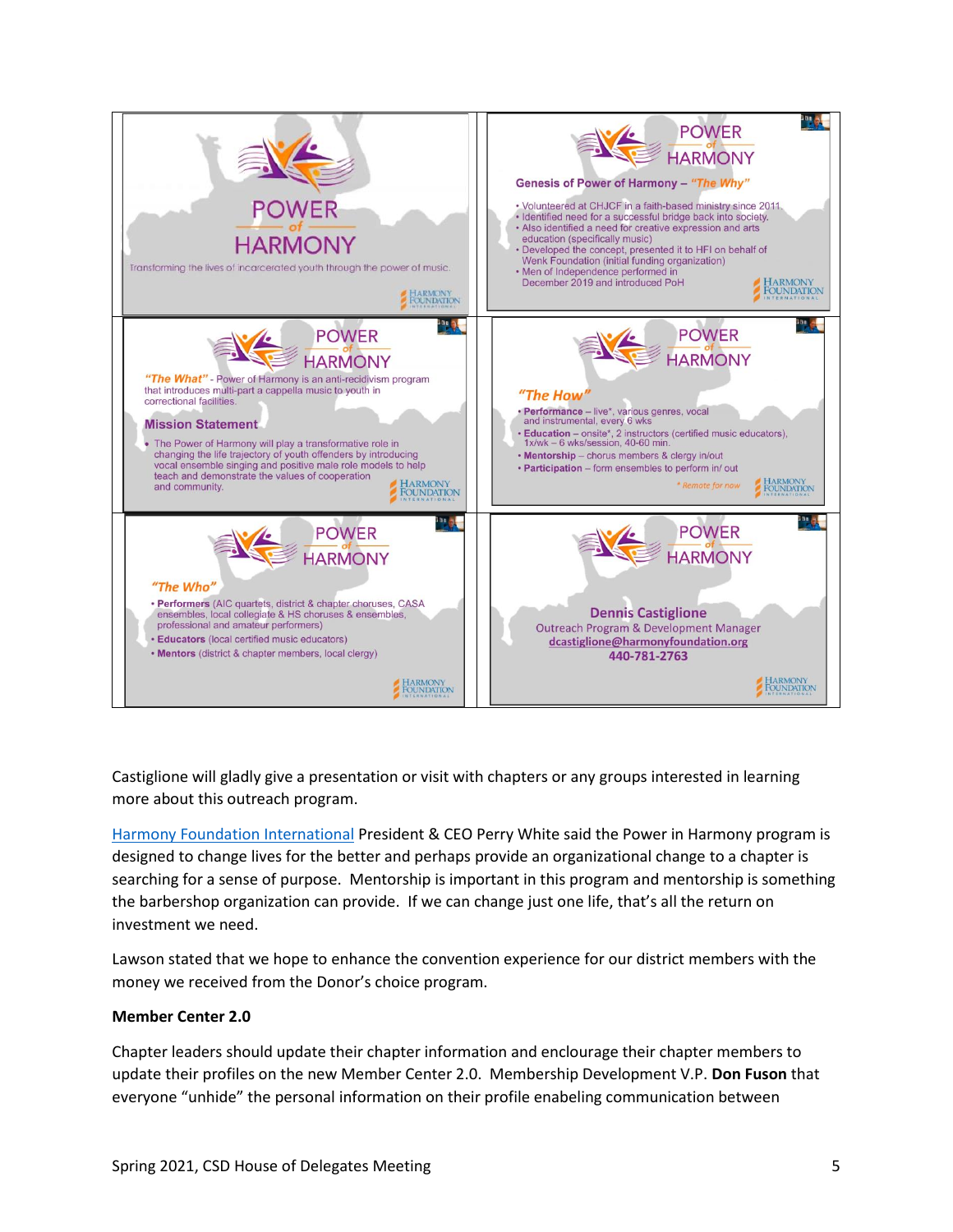members. By default, only the members name and Barbershop Member number is visible. Every identifiable chapter president, secretary, treasurer, and membership V.P. can download a chapter file. Your chorus is the "gold medal" chorus in your community and Fuson will present your chorus members with gold medals, until you sing again and re-earn your medal. Fuson will gladly assist chapters to get up to speed on Member Center 2.0. Fuson pointed out that since we are an international organization we are subject to privacy restrictions on our members



unless this information is released by the member. The Society wants to protect its member from having their personal information being used by someone for personal gain. Mark Erickson pointed out he cannot do his job as a chapter mentor for chapters in Eastern Iowa without access to chapter information which his role as "CSLT V.P." no longer allows.

**Pesident Lawson discussed the Project Connect program. [Project Connect](https://www.barbershop.org/landing-pages/project-connect-engage-new-members-online)** is a Society program allowing lapsed and renewing members financially affected by the pandemic the opportunity to negotiate the Society portion of their dues by phoning Harmony Hall 1-615-823-3993. The district will honor any negotions reached and apply to District dues.

### **Goals of State V.P.s**

- David Stephenson, South Dakota. Hopes to be able to get around to each of the chapters In South Dakota when pandemic is over. Making plans to rejuvinate the South Dakota Winter Festival.
- Leonard Kinzie, Kansas. Get out and visit Kansas chapters. Has asked to be invited to chapter zoom meetings. Visisted virtually with Manhattan chapter. Trying to put together a Kansas festival uder leadearship of Price Pickard of the Manhattan chapter.
- Lyle Schwery, Iowa. Maintain contact with Iowa chapters. Fairly successfully with a Zoom call in March. Will do them quarterly. Would like to make personal visits. The Black Hawk Metro is planning a festival at the end of summer, inviting local quartets and choruses. A free concert for the region.
- Michael Bass, Missouri and nothern Arkansas. Hope to get out and visit chapter when situation allows. Make sure chapters know what resources are available to them to engage with each other and participate in rehearsals. Currently there are a lot of different meeting arrangements.
- Jake Bartlett, Nebaska. Report in the Consent Calendar.

## **Unfinished Business**

**Regional Chapter Festivals**. Schuetz explained the intention was for local festivals involving multiple chapters/chorus. \$5,000 was put in the District budget as seed money for these festivals. A way for chapters to come together once it is safe to do so. To get barbershoppers together on the risers and to get awareness of barbershop singing back into the communities.

**Tee shirt**. Order information wil be posted on District web site and will be available at Fall Convention in Lawrence, KS. Plan to have a "**town-hall**" meeting perhaps in August, prior to the convention.